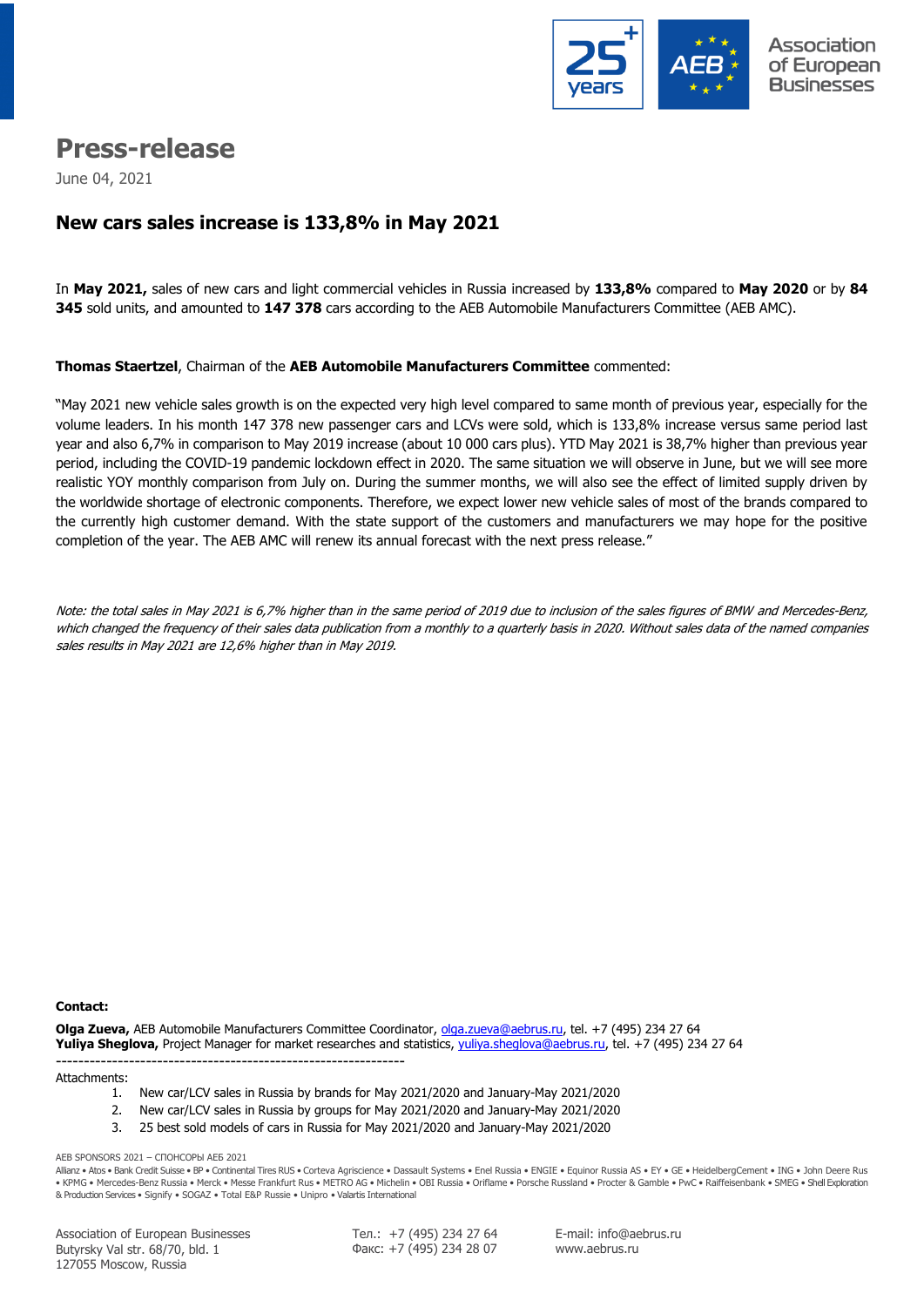

#### **NEW CAR AND LCV SALES IN RUSSIA BY BRANDS FOR MAY 2021/2020 AND JANUARY-MAY 2021/2020**

Data submitted by the AEB Automobile Manufacturers Committee; retail sales of imported and locally produced vehicles. Note: The ranking is based on monthly results.

|                  |         | May            |               | January-May |                |        |  |  |  |
|------------------|---------|----------------|---------------|-------------|----------------|--------|--|--|--|
| <b>BRAND</b>     | 2021    | 2020           | $\frac{0}{0}$ | 2021        | 2020           | %      |  |  |  |
| Lada             | 38 284  | 15 580         | 146%          | 160 123     | 104 576        | 53%    |  |  |  |
| KIA              | 18818   | 8 0 0 8        | 135%          | 89 543      | 64 212         | 39%    |  |  |  |
| Hyundai*         | 16 26 1 | 6 477          | 151%          | 71 866      | 50 479         | 42%    |  |  |  |
| Renault*         | 12 482  | 5 6 4 0        | 121%          | 56 803      | 40 831         | 39%    |  |  |  |
| Škoda            | 9 5 6 1 | 2 8 9 3        | 230%          | 42 728      | 26 935         | 59%    |  |  |  |
| <b>VW</b>        | 9 1 1 5 | 3 6 21         | 152%          | 40 541      | 30 508         | 33%    |  |  |  |
| Toyota*          | 7 3 4 9 | 4 4 8 6        | 64%           | 39 114      | 34 282         | 14%    |  |  |  |
| GAZ LCV*         | 4 3 8 1 | 2 7 1 9        | 61%           | 19 165      | 16 088         | 19%    |  |  |  |
| Nissan           | 3827    | 2 2 1 4        | 73%           | 21 2 35     | 21 478         | $-1%$  |  |  |  |
| Haval            | 3 1 6 7 | 747            | 324%          | 12 7 26     | 5 2 1 9        | 144%   |  |  |  |
| Chery            | 2 9 9 0 | 303            | 887%          | 12 280      | 2 2 2 8        | 451%   |  |  |  |
| Mazda            | 2 2 1 0 | 912            | 142%          | 12 756      | 9 2 3 6        | 38%    |  |  |  |
| UAZ <sup>*</sup> | 2 1 9 9 | 1 3 5 9        | 62%           | 10 360      | 9 5 1 4        | 9%     |  |  |  |
| Mitsubishi       | 2 1 1 0 | 503            | 319%          | 9 3 1 6     | 9 9 3 7        | $-6%$  |  |  |  |
| Geely            | 2 0 0 1 | 480            | 317%          | 7 3 0 2     | 3 4 5 7        | 111%   |  |  |  |
| Lexus            | 1866    | 1 2 7 4        | 46%           | 9 0 48      | 6 5 14         | 39%    |  |  |  |
| Ford LCV*        | 1 540   | 731            | 111%          | 6 5 3 5     | 3 3 4 4        | 95%    |  |  |  |
| Audi             | 1511    | 605            | 150%          | 7 3 5 2     | 5 1 9 6        | 41%    |  |  |  |
| Suzuki           | 931     | 349            | 167%          | 3 8 2 8     | 2 579          | 48%    |  |  |  |
| Volvo            | 919     | 161            | 471%          | 3 6 1 0     | 1955           | 85%    |  |  |  |
| Peugeot*         | 754     | 143            | 427%          | 3 2 2 2     | 1 2 7 2        | 153%   |  |  |  |
| Land Rover       | 625     | 274            | 128%          | 2 8 3 6     | 2 4 6 2        | 15%    |  |  |  |
| VW NFZ*          | 611     | 238            | 157%          | 2 7 2 7     | 1 9 4 8        | 40%    |  |  |  |
| Subaru           | 583     | 137            | 326%          | 2 8 0 6     | 1 9 5 4        | 44%    |  |  |  |
| Porsche          | 540     | 254            | 113%          | 2 8 9 9     | 1 8 6 9        | 55%    |  |  |  |
| Changan          | 442     | 231            | 91%           | 2 0 18      | 1 6 9 9        | 19%    |  |  |  |
| Citroën*         | 408     | 83             | 392%          | 1 740       | 977            | 78%    |  |  |  |
| <b>FAW</b>       | 263     | 83             | 217%          | 1 0 6 5     | 477            | 123%   |  |  |  |
| Genesis          | 241     | 36             | 569%          | 1 0 3 4     | 543            | 90%    |  |  |  |
| Cheryexeed       | 200     | $\blacksquare$ | $\sim$        | 920         | $\blacksquare$ | $\sim$ |  |  |  |
| Infiniti         | 191     | 22             | 768%          | 937         | 559            | 68%    |  |  |  |
| $Opel*$          | 178     | 11             | 1518%         | 614         | 35             | 1654%  |  |  |  |
| Cadillac         | 146     | 34             | 329%          | 963         | 412            | 134%   |  |  |  |
| Jeep             | 135     | 56             | 141%          | 670         | 535            | 25%    |  |  |  |
| Honda            | 119     | 55             | 116%          | 610         | 502            | 22%    |  |  |  |
| Isuzu*           | 84      | 71             | 18%           | 262         | 335            | $-22%$ |  |  |  |

AEB SPONSORS 2021 – СПОНСОРЫ АЕБ 2021

Allianz • Atos • Bank Credit Suisse • BP • Continental Tires RUS • Corteva Agriscience • Dassault Systems • Enel Russia • ENGIE • Equinor Russia AS • EY • GE • HeidelbergCement • ING • John Deere Rus • KPMG • Mercedes-Benz Russia • Merck • Messe Frankfurt Rus • METRO AG • Michelin • OBI Russia • Oriflame • Porsche Russland • Procter & Gamble • PwC • Raiffeisenbank • SMEG • Shell Exploration & Production Services • Signify • SOGAZ • Total E&P Russie • Unipro • Valartis International

Association of European Businesses Butyrsky Val str. 68/70, bld. 1 127055 Moscow, Russia

Phone: +7 (495) 234 27 64 Fax:  $+7(495)$  234 28 07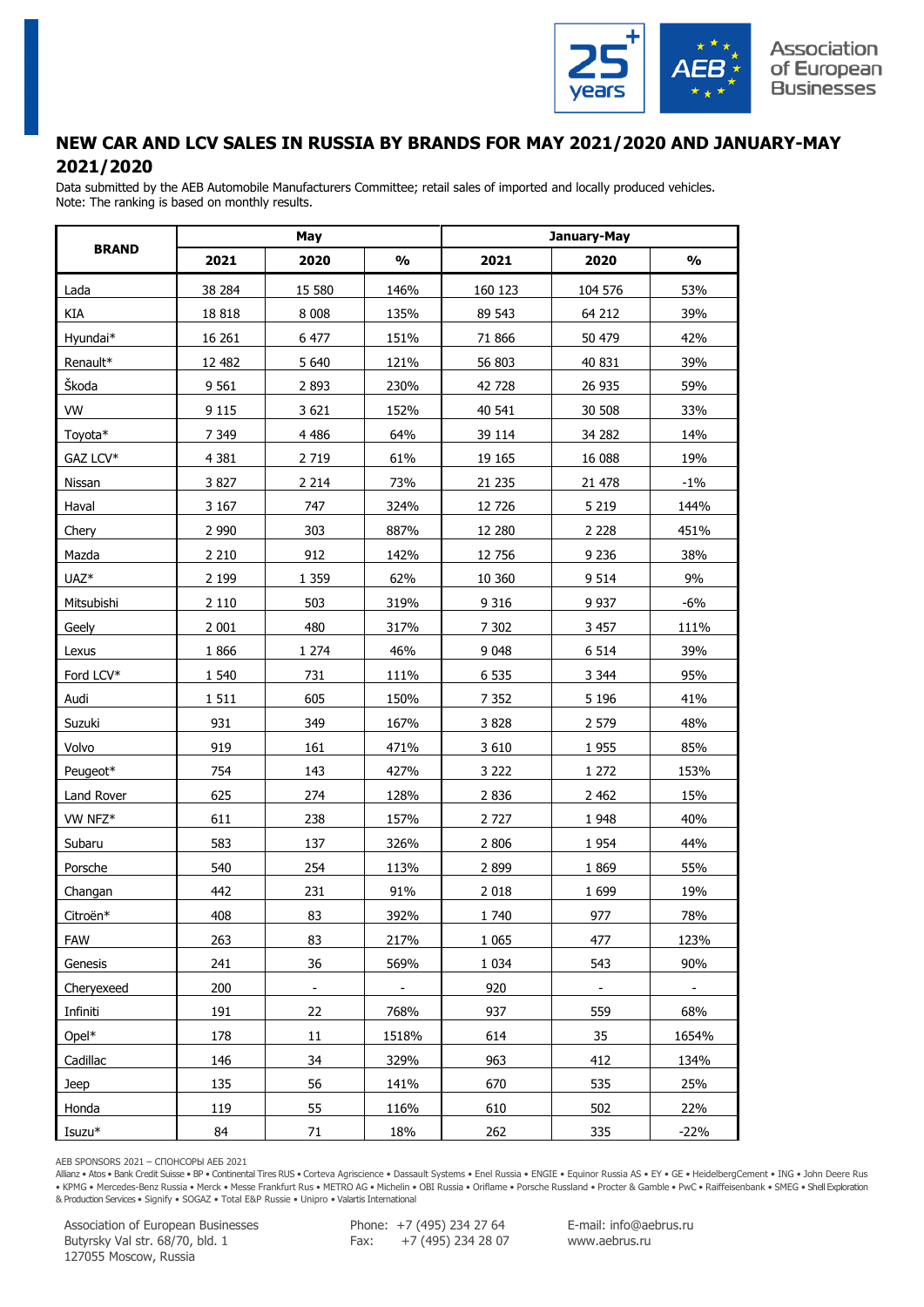

#### Association of European **Businesses**

| FIAT*             | 82      | 88                       | $-7%$                    | 480            | 373                      | 29%                      |
|-------------------|---------|--------------------------|--------------------------|----------------|--------------------------|--------------------------|
| Lifan             | 68      | 61                       | 11%                      | 368            | 546                      | $-33%$                   |
| <b>GAC</b>        | 64      | $\overline{\phantom{a}}$ | $\overline{\phantom{a}}$ | 243            | $\overline{\phantom{a}}$ | $\overline{\phantom{a}}$ |
| Jaguar            | 51      | 33                       | 55%                      | 173            | 360                      | $-52%$                   |
| Iveco*            | 42      | 17                       | 147%                     | 213            | 105                      | 103%                     |
| Chevrolet         | 17      | 16                       | 6%                       | 138            | 227                      | $-39%$                   |
| <b>Brilliance</b> | 9       | 7                        | 29%                      | 79             | 54                       | 46%                      |
| Zotye             | 2       | 15                       | $-87%$                   | 31             | 101                      | $-69%$                   |
| Foton*            | 1       | $\overline{4}$           | $-75%$                   | 29             | 21                       | 38%                      |
| Ford*             | 0       | $\overline{4}$           | $\overline{\phantom{a}}$ | 1              | 66                       | $-98%$                   |
| Chrysler          | 0       | 0                        | -                        | 1              | 12                       | $-92%$                   |
| <b>DFM</b>        | 0       | 45                       | -                        | 0              | 364                      | -                        |
| Hyundai LCV*      |         | 16                       |                          | $\overline{2}$ | 58                       | $-97%$                   |
| Avtovaz           |         | 1 0 8 3                  | -                        |                | 5799                     |                          |
| Datsun            |         | 854                      |                          |                | 5 9 0 2                  |                          |
| <b>Total</b>      | 147 378 | 63 033                   | 133,8%                   | 663 312        | 478 135                  | 38,7%                    |

**\*LCV sales are included into total brand's sales if exist in the product line of the brand (marked with\*); reported separately for some brands. LCV<3,5t (with several exceptions reaching highest range of 6t). Some updates concerning LCV data may occur.**

AEB SPONSORS 2021 – СПОНСОРЫ АЕБ 2021

Allianz • Atos • Bank Credit Suisse • BP • Continental Tires RUS • Corteva Agriscience • Dassault Systems • Enel Russia • ENGIE • Equinor Russia AS • EY • GE • HeidelbergCement • ING • John Deere Rus • KPMG • Mercedes-Benz Russia • Merck • Messe Frankfurt Rus • METRO AG • Michelin • OBI Russia • Oriflame • Porsche Russland • Procter & Gamble • PwC • Raiffeisenbank • SMEG • Shell Exploration<br>& Production Services • Sign

Association of European Businesses Butyrsky Val str. 68/70, bld. 1 127055 Moscow, Russia

Phone: +7 (495) 234 27 64 Fax: +7 (495) 234 28 07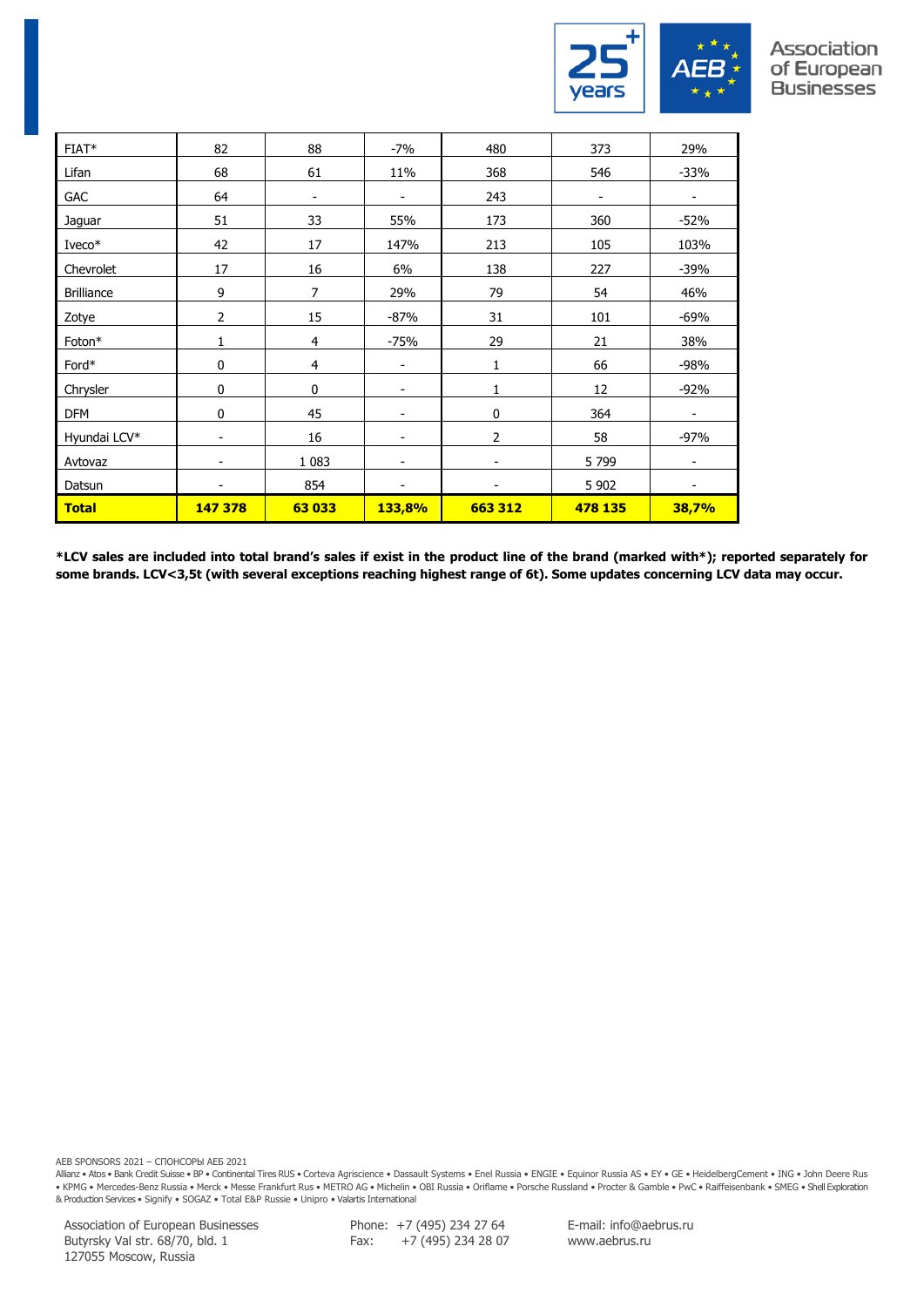

## **CAR AND LCV SALES IN RUSSIA BY GROUPS FOR MAY 2021/2020 AND JANUARY-MAY 2021/2020**

Data submitted by the AEB Automobile Manufacturers Committee; retail sales of imported and locally produced vehicles. Note: The ranking is based on monthly results

|                                                                    | May            |                          |                          |                          |                          |                          |                          | January-May              |                          |              |         |               |  |  |
|--------------------------------------------------------------------|----------------|--------------------------|--------------------------|--------------------------|--------------------------|--------------------------|--------------------------|--------------------------|--------------------------|--------------|---------|---------------|--|--|
| Brand /<br><b>Group</b>                                            |                | % Share                  |                          |                          | <b>Volume</b>            |                          | % Share<br><b>Volume</b> |                          |                          |              |         |               |  |  |
|                                                                    | 2021           | 2020                     | YOY                      | 2021                     | 2020                     | $\frac{1}{2}$            | 2021                     | 2020                     | YOY                      | 2021         | 2020    | $\frac{0}{0}$ |  |  |
| <b>AVTOVAZ-</b><br><b>RENAULT-</b><br>NISSAN-<br><b>MITSUBISHI</b> | 38,6           | 41,1                     | $-2,5$                   | 56 894                   | 25 896                   | 119,7%                   | 37,5                     | 39,5                     | $-2,0$                   | 248 414      | 189 082 | 31,4%         |  |  |
| <b>AVTOVAZ</b><br>(LADA)                                           | 26,0           | 24,7                     | 1,3                      | 38 284                   | 15 580                   | 145,7%                   | 24,1                     | 21,9                     | 2,2                      | 160 123      | 104 576 | 53,1%         |  |  |
| AVTOVAZ<br>(NIVA)                                                  | $\blacksquare$ | 1,7                      | $\blacksquare$           | $\overline{\phantom{a}}$ | 1 0 8 3                  | $\overline{\phantom{a}}$ | $\blacksquare$           | 1,2                      | $\overline{\phantom{a}}$ |              | 5799    |               |  |  |
| <b>RENAULT</b>                                                     | 8,5            | 8,9                      | $-0,4$                   | 12 482                   | 5 6 4 0                  | 121,3%                   | 8,6                      | 8,5                      | 0,1                      | 56 803       | 40 831  | 39,1%         |  |  |
| <b>NISSAN</b>                                                      | 2,6            | 3,5                      | $-0,9$                   | 3 8 2 7                  | 2 2 1 4                  | 72,9%                    | 3,2                      | 4,5                      | $-1,3$                   | 21 235       | 21 478  | $-1,1%$       |  |  |
| <b>INFINITI</b>                                                    | 0,1            | 0,0                      | 0,1                      | 191                      | 22                       | 768,2%                   | 0,1                      | 0,1                      | 0,0                      | 937          | 559     | 67,6%         |  |  |
| <b>DATSUN</b>                                                      | $\blacksquare$ | 1,4                      | $\overline{\phantom{a}}$ | $\overline{\phantom{a}}$ | 854                      |                          | $\blacksquare$           | 1,2                      | $\overline{\phantom{a}}$ |              | 5 9 0 2 |               |  |  |
| <b>MITSUBISHI</b>                                                  | 1,4            | 0,8                      | 0,6                      | 2 1 1 0                  | 503                      | 319,5%                   | 1,4                      | 2,1                      | $-0,7$                   | 9 3 1 6      | 9 9 3 7 | $-6,2%$       |  |  |
| <b>VW Group</b>                                                    | 14,1           | 11,7                     | 2,4                      | 20 798                   | 7 3 5 7                  | 182,7%                   | 14,1                     | 13,5                     | 0,6                      | 93 348       | 64 587  | 44,5%         |  |  |
| <b>VOLKSWAGEN</b><br>cars                                          | 6,2            | 5,7                      | 0,5                      | 9 1 1 5                  | 3 6 2 1                  | 151,7%                   | 6,1                      | 6,4                      | $-0,3$                   | 40 541       | 30 508  | 32,9%         |  |  |
| <b>VOLKSWAGEN</b><br>vans                                          | 0,4            | 0,4                      | 0,0                      | 611                      | 238                      | 156,7%                   | 0,4                      | 0,4                      | 0,0                      | 2 7 2 7      | 1948    | 40,0%         |  |  |
| <b>AUDI</b>                                                        | 1,0            | 1,0                      | 0,0                      | 1511                     | 605                      | 149,8%                   | 1,1                      | 1,1                      | 0,0                      | 7 3 5 2      | 5 1 9 6 | 41,5%         |  |  |
| ŠKODA                                                              | 6, 5           | 4,6                      | 1,9                      | 9 5 6 1                  | 2 8 9 3                  | 230,5%                   | 6,4                      | 5,6                      | 0,8                      | 42 728       | 26 935  | 58,6%         |  |  |
| <b>KIA</b>                                                         | 12,8           | 12,7                     | 0,1                      | 18 8 18                  | 8 0 0 8                  | 135,0%                   | 13,5                     | 13,4                     | 0,1                      | 89 543       | 64 212  | 39,4%         |  |  |
| <b>HYUNDAI</b><br>Group                                            | 11,2           | 10,3                     | 0,9                      | 16 502                   | 6 5 13                   | 153,4%                   | 11,0                     | 10,7                     | 0,3                      | 72 900       | 51 022  | 42,9%         |  |  |
| <b>HYUNDAI</b>                                                     | 11,0           | 10,3                     | 0,7                      | 16 26 1                  | 6 477                    | 151,1%                   | 10,8                     | 10,6                     | 0,2                      | 71 866       | 50 479  | 42,4%         |  |  |
| <b>GENESIS</b>                                                     | 0,2            | 0,1                      | 0,1                      | 241                      | 36                       | 569,4%                   | 0,2                      | 0,1                      | 0,1                      | 1 0 3 4      | 543     | 90,4%         |  |  |
| <b>TOYOTA</b><br>Group                                             | 6,3            | 9,1                      | $-2,8$                   | 9 2 1 5                  | 5 7 6 0                  | 60,0%                    | 7,3                      | 8,5                      | $-1,2$                   | 48 162       | 40 796  | 18,1%         |  |  |
| <b>TOYOTA</b>                                                      | 5,0            | 7,1                      | $-2,1$                   | 7 3 4 9                  | 4 4 8 6                  | 63,8%                    | 5,9                      | 7,2                      | $-1,3$                   | 39 114       | 34 282  | 14,1%         |  |  |
| <b>LEXUS</b>                                                       | 1,3            | 2,0                      | $-0,7$                   | 1866                     | 1 2 7 4                  | 46,5%                    | 1,4                      | 1,4                      | 0,0                      | 9 0 48       | 6 5 1 4 | 38,9%         |  |  |
| <b>GAZ LCV</b>                                                     | 3,0            | 4,3                      | $-1,3$                   | 4 3 8 1                  | 2 7 19                   | 61,1%                    | 2,9                      | 3,4                      | $-0,5$                   | 19 16 5      | 16 088  | 19,1%         |  |  |
| <b>CHERY Group</b>                                                 | 2,2            | 0, 5                     | 1,7                      | 3 1 9 0                  | 303                      | 952,8%                   | 2,0                      | 0, 5                     | 1,5                      | 13 200       | 2 2 2 8 | 492,5%        |  |  |
| <b>CHERY</b>                                                       | 2,0            | 0, 5                     | 1,5                      | 2 9 9 0                  | 303                      | 886,8%                   | 1,9                      | 0,5                      | 1,4                      | 12 280       | 2 2 2 8 | 451,2%        |  |  |
| <b>CHERYEXEED</b>                                                  | 0,1            | $\overline{\phantom{a}}$ |                          | 200                      | $\overline{\phantom{a}}$ |                          | 0,1                      | $\overline{\phantom{a}}$ | $\overline{\phantom{a}}$ | 920          |         |               |  |  |
| <b>HAVAL</b>                                                       | 2,1            | 1,2                      | 0,9                      | 3 1 6 7                  | 747                      | 324,0%                   | 1,9                      | 1,1                      | 0,8                      | 12 7 26      | 5 2 1 9 | 143,8%        |  |  |
| <b>MAZDA</b>                                                       | 1,5            | 1,4                      | 0,1                      | 2 2 1 0                  | 912                      | 142,3%                   | 1,9                      | 1,9                      | 0,0                      | 12 756       | 9 2 3 6 | 38,1%         |  |  |
| <b>UAZ</b>                                                         | 1,5            | 2,2                      | $-0,7$                   | 2 1 9 9                  | 1 3 5 9                  | 61,8%                    | 1,6                      | 2,0                      | $-0,4$                   | 10 360       | 9 5 1 4 | 8,9%          |  |  |
| <b>GEELY</b>                                                       | 1,4            | 0,8                      | 0,6                      | 2 0 0 1                  | 480                      | 316,9%                   | 1,1                      | 0,7                      | 0,4                      | 7 3 0 2      | 3 4 5 7 | 111,2%        |  |  |
| <b>STELLANTIS</b>                                                  | 1,1            | 0,6                      | 0,5                      | 1 5 5 7                  | 381                      | 308,7%                   | 1,0                      | 0,7                      | 0,3                      | 6 7 2 7      | 3 2 0 4 | 110,0%        |  |  |
| PEUGEOT                                                            | 0,5            | 0,2                      | 0,3                      | 754                      | 143                      | 427,3%                   | 0,5                      | 0,3                      | 0,2                      | 3 2 2 2      | 1 272   | 153,3%        |  |  |
| <b>CITROËN</b>                                                     | 0,3            | 0,1                      | 0,2                      | 408                      | 83                       | 391,6%                   | 0,3                      | 0,2                      | 0,1                      | 1 740        | 977     | 78,1%         |  |  |
| OPEL                                                               | 0,1            | 0,0                      | 0,1                      | 178                      | $11\,$                   | 1518,2%                  | 0,1                      | 0,0                      | 0,1                      | 614          | 35      | 1654,3%       |  |  |
| <b>FIAT</b>                                                        | 0,1            | 0,1                      | 0,0                      | 82                       | 88                       | $-6,8%$                  | 0,1                      | 0,1                      | 0,0                      | 480          | 373     | 28,7%         |  |  |
| <b>CHRYSLER</b>                                                    | 0,0            | 0,0                      | 0,0                      | 0                        | 0                        |                          | 0,0                      | 0,0                      | 0,0                      | $\mathbf{1}$ | 12      | $-91,7%$      |  |  |
| <b>JEEP</b>                                                        | 0,1            | 0,1                      | 0,0                      | 135                      | 56                       | 141,1%                   | 0,1                      | 0,1                      | 0,0                      | 670          | 535     | 25,2%         |  |  |
| FORD LCV                                                           | 1,0            | 1,2                      | $-0,2$                   | 1 5 4 0                  | 731                      | 110,7%                   | 1,0                      | 0,7                      | 0,3                      | 6 5 3 5      | 3 3 4 4 | 95,4%         |  |  |
| <b>SUZUKI</b>                                                      | 0,6            | 0,6                      | 0,0                      | 931                      | 349                      | 166,8%                   | 0,6                      | 0, 5                     | 0,1                      | 3 8 28       | 2 579   | 48,4%         |  |  |

AEB SPONSORS 2021 – СПОНСОРЫ АЕБ 2021

Allianz • Atos • Bank Credit Suisse • BP • Continental Tires RUS • Corteva Agriscience • Dassault Systems • Enel Russia • ENGIE • Equinor Russia AS • EY • GE • HeidelbergCement • ING • John Deere Rus • KPMG • Mercedes-Benz Russia • Merck • Messe Frankfurt Rus • METRO AG • Michelin • OBI Russia • Oriflame • Porsche Russland • Procter & Gamble • PwC • Raiffeisenbank • SMEG • Shell Exploration & Production Services • Signify • SOGAZ • Total E&P Russie • Unipro • Valartis International

Association of European Businesses Butyrsky Val str. 68/70, bld. 1 127055 Moscow, Russia

Phone: +7 (495) 234 27 64 Fax:  $+7(495)$  234 28 07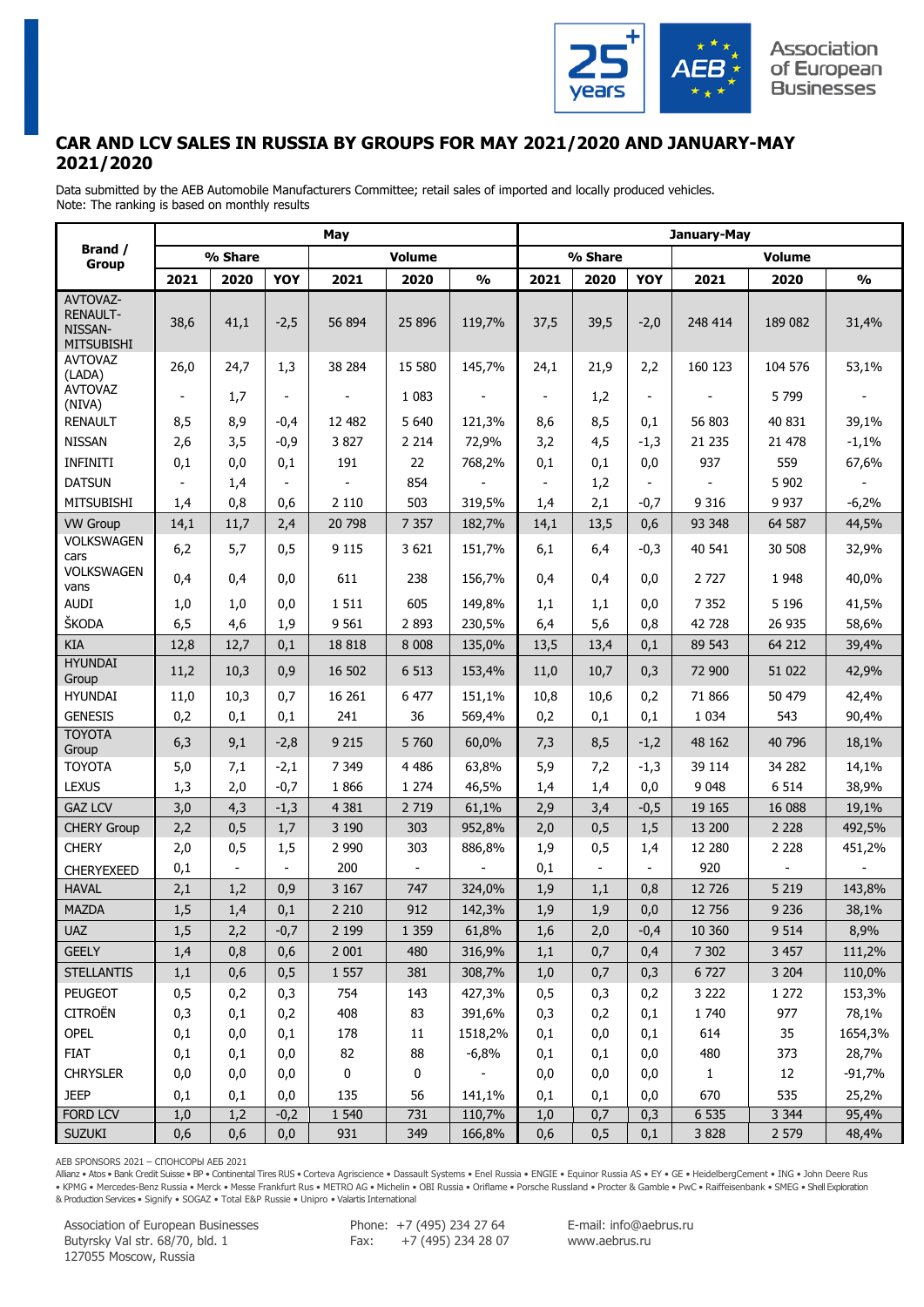

#### Association of European **Businesses**

| <b>VOLVO</b>                       | 0,6                      | 0,3                      | 0,3                      | 919            | 161            | 470,8%                   | 0,5                      | 0,4                      | 0,1                      | 3 6 1 0        | 1955                     | 84,7%    |
|------------------------------------|--------------------------|--------------------------|--------------------------|----------------|----------------|--------------------------|--------------------------|--------------------------|--------------------------|----------------|--------------------------|----------|
| <b>JAGUAR LAND</b><br><b>ROVER</b> | 0,5                      | 0, 5                     | 0,0                      | 676            | 307            | 120,2%                   | 0,5                      | 0,6                      | $-0,1$                   | 3 0 0 9        | 2822                     | 6,6%     |
| <b>LAND ROVER</b>                  | 0,4                      | 0,4                      | 0,0                      | 625            | 274            | 128,1%                   | 0.4                      | 0,5                      | $-0,1$                   | 2 8 3 6        | 2 4 6 2                  | 15,2%    |
| <b>JAGUAR</b>                      | 0,0                      | 0,1                      | $-0,1$                   | 51             | 33             | 54,5%                    | 0,0                      | 0,1                      | $-0,1$                   | 173            | 360                      | $-51,9%$ |
| <b>SUBARU</b>                      | 0,4                      | 0,2                      | 0,2                      | 583            | 137            | 325,5%                   | 0,4                      | 0,4                      | 0,0                      | 2 8 0 6        | 1954                     | 43,6%    |
| <b>PORSCHE</b>                     | 0,4                      | 0,4                      | 0,0                      | 540            | 254            | 112.6%                   | 0.4                      | 0,4                      | 0,0                      | 2 8 9 9        | 1869                     | 55,1%    |
| <b>CHANGAN</b>                     | 0,3                      | 0,4                      | $-0,1$                   | 442            | 231            | 91,3%                    | 0,3                      | 0,4                      | $-0,1$                   | 2 0 18         | 1 6 9 9                  | 18,8%    |
| <b>FAW</b>                         | 0,2                      | 0,1                      | 0,1                      | 263            | 83             | 216,9%                   | 0,2                      | 0,1                      | 0,1                      | 1 0 6 5        | 477                      | 123,3%   |
| <b>GM Group</b>                    | 0,1                      | 0,1                      | 0,0                      | 163            | 50             | 226,0%                   | 0,2                      | 0,1                      | 0,1                      | 1 1 0 1        | 639                      | 72,3%    |
| <b>CHEVROLET</b>                   | 0,0                      | 0,0                      | 0,0                      | 17             | 16             | 6,3%                     | 0,0                      | 0,0                      | 0,0                      | 138            | 227                      | $-39,2%$ |
| CADILLAC                           | 0,1                      | 0,1                      | 0,0                      | 146            | 34             | 329,4%                   | 0.1                      | 0,1                      | 0,0                      | 963            | 412                      | 133,7%   |
| <b>HONDA</b>                       | 0,1                      | 0,1                      | 0,0                      | 119            | 55             | 116,4%                   | 0,1                      | 0,1                      | 0,0                      | 610            | 502                      | 21,5%    |
| <b>ISUZU</b>                       | 0,1                      | 0,1                      | 0,0                      | 84             | 71             | 18,3%                    | 0,0                      | 0,1                      | $-0,1$                   | 262            | 335                      | $-21,8%$ |
| <b>LIFAN</b>                       | 0,0                      | 0,1                      | $-0,1$                   | 68             | 61             | 11,5%                    | 0,1                      | 0,1                      | 0,0                      | 368            | 546                      | $-32,6%$ |
| <b>GAC</b>                         | 0,0                      | $\overline{\phantom{a}}$ | $\overline{\phantom{a}}$ | 64             | -              |                          | 0,0                      | $\overline{\phantom{a}}$ | $\overline{\phantom{0}}$ | 243            | $\overline{\phantom{a}}$ |          |
| <b>IVECO</b>                       | 0,0                      | 0,0                      | 0,0                      | 42             | 17             | 147,1%                   | 0.0                      | 0,0                      | 0,0                      | 213            | 105                      | 102,9%   |
| <b>BRILLIANCE</b>                  | 0,0                      | 0,0                      | 0,0                      | 9              | $\overline{7}$ | 28.6%                    | 0.0                      | 0,0                      | 0,0                      | 79             | 54                       | 46,3%    |
| <b>ZOTYE</b>                       | 0,0                      | 0,0                      | 0,0                      | $\overline{2}$ | 15             | $-86,7%$                 | 0,0                      | 0,0                      | 0,0                      | 31             | 101                      | $-69,3%$ |
| <b>FOTON</b>                       | 0,0                      | 0,0                      | 0,0                      | $\mathbf{1}$   | $\overline{4}$ | $-75,0%$                 | 0,0                      | 0,0                      | 0,0                      | 29             | 21                       | 38,1%    |
| <b>HYUNDAI LCV</b>                 | $\overline{\phantom{a}}$ | 0,0                      | $\overline{\phantom{a}}$ |                | 16             |                          | 0,0                      | 0,0                      | 0,0                      | $\overline{2}$ | 58                       | $-96,6%$ |
| <b>FORD</b>                        | 0,0                      | 0,0                      | 0,0                      | $\mathbf{0}$   | $\overline{4}$ |                          | 0,0                      | 0,0                      | 0,0                      | $\mathbf{1}$   | 66                       | $-98,5%$ |
| <b>DFM</b>                         | $\overline{\phantom{0}}$ | 0,1                      | $\overline{\phantom{a}}$ | $\mathbf{0}$   | 45             | $\overline{\phantom{0}}$ | $\overline{\phantom{0}}$ | 0,1                      | -                        | $\mathbf{0}$   | 364                      |          |
| <b>Total</b>                       | 100.0                    | 100,0                    |                          | 147 378        | 63033          | 133,8%                   | 100,0                    | 100.0                    |                          | 663 312        | 478 135                  | 38,7%    |

Different from the international classification: brands represented on the Russian market by SOLLERS Group; see also above.

| <b>SOLLERS</b><br>Group | 2,5      | っっ<br>ن,ر                        | n o<br>-v,c           | 3739 | 2 090 | 78,9% | ח ר<br>ر ے | <u>.,</u> | $-0,2$       | 16 895      | 12 858  | 31,4% |
|-------------------------|----------|----------------------------------|-----------------------|------|-------|-------|------------|-----------|--------------|-------------|---------|-------|
| Ford LCV                | 1,0      | $\overline{\phantom{a}}$<br>1, Z | ົ່<br>-∪,∠            | 540  | 731   | 111%  | 1,U        | -<br>0,7  | 0,3          | 6 5 3 5     | 3 3 4 4 | 95%   |
| <b>UAZ</b>              | -<br>ر د | . .<br>ے،ے                       | $\sim$ $\sim$<br>-v., | 199  | 359   | 62%   | 1.b        | 2,0       | $-0.4$<br>v. | 360 ا<br>10 | 9 5 1 4 | 9%    |

AEB SPONSORS 2021 – СПОНСОРЫ АЕБ 2021

Allianz • Atos • Bank Credit Suisse • BP • Continental Tires RUS • Corteva Agriscience • Dassault Systems • Enel Russia • ENGIE • Equinor Russia AS • EY • GE • HeidelbergCement • ING • John Deere Rus • KPMG • Mercedes-Benz Russia • Merck • Messe Frankfurt Rus • METRO AG • Michelin • OBI Russia • Oriflame • Porsche Russland • Procter & Gamble • PwC • Raiffeisenbank • SMEG • Shell Exploration<br>& Production Services • Sign

Phone: +7 (495) 234 27 64  $Fax:$   $+7$  (495) 234 28 07